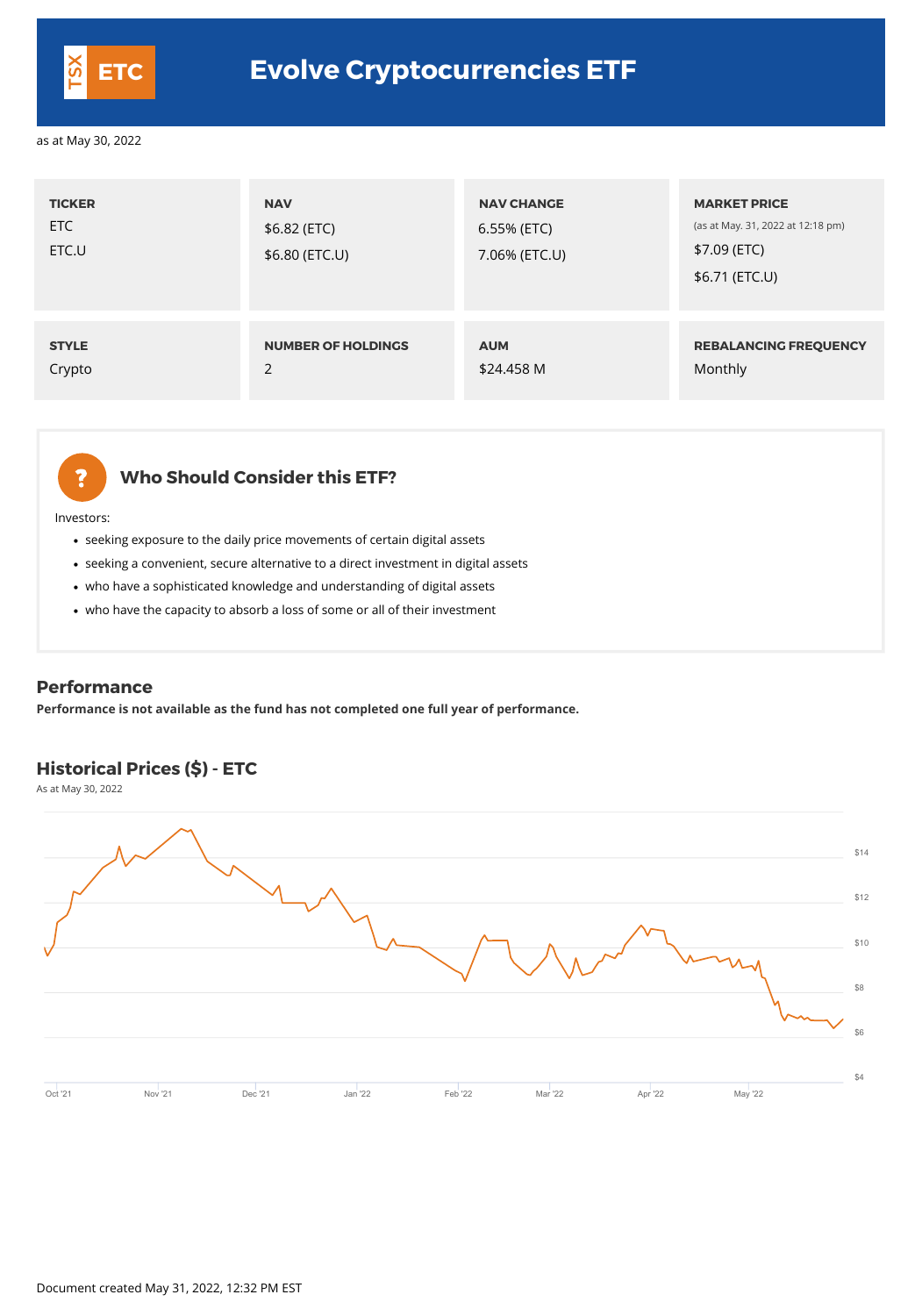### **1 Year Price of Bitcoin and Ether (USD) - ETC**

As at May 30, 2022



**Bitcoin chart data for the CME CF Bitcoin Reference Rate (BRR) provided by: CF Benchmarks Ltd. Since inception of BRR on November 14, 2016. This chart provides 1 Year historical performance of the price of bitcoin and is not intended to give an indication of the investment fund's performance. Ether chart data for the CME CF Ether-Dollar Reference Rate (ETHUSD\_RR) provided by: CF Benchmarks Ltd. Since inception of ETHUSD\_RR on May 14, 2018. This chart provides 1 Year historical performance of the price of ether and is not intended to give an indication of the investment fund's performance.**

#### **Fund Details**

| <b>CUSIP</b><br>300534203 (ETC)<br>300534104 (ETC.U)          | <b>TICKER</b><br>ETC<br>ETC.U                           | <b>LISTING EXCHANGE</b><br>Toronto Stock Exchange (TSX)                                                                                                                                                                                                                                                     |
|---------------------------------------------------------------|---------------------------------------------------------|-------------------------------------------------------------------------------------------------------------------------------------------------------------------------------------------------------------------------------------------------------------------------------------------------------------|
| <b>INCEPTION DATE</b><br>September 29, 2021                   | <b>CURRENCY</b><br>Unhedged to CAD (ETC)<br>USD (ETC.U) | <b>REGISTERED INVESTMENT ELIGIBILITY</b><br><b>Yes</b>                                                                                                                                                                                                                                                      |
| <b>MANAGEMENT FEE*</b><br>0.00% (plus applicable sales taxes) | <b>PORTFOLIO MANAGER</b><br>Evolve Funds Group Inc.     | <b>UNDERLYING FUNDS*</b><br>Bitcoin ETF (EBIT)<br>Ether ETF (ETHR)<br>* The underlying investment funds held by<br>the Evolve Cryptocurrencies ETF (ETC) will<br>pay management fees and will incur trading<br>expenses. EBIT and ETHR currently pay a<br>management fee of 0.75% plus applicable<br>taxes. |



as at May 30, 2022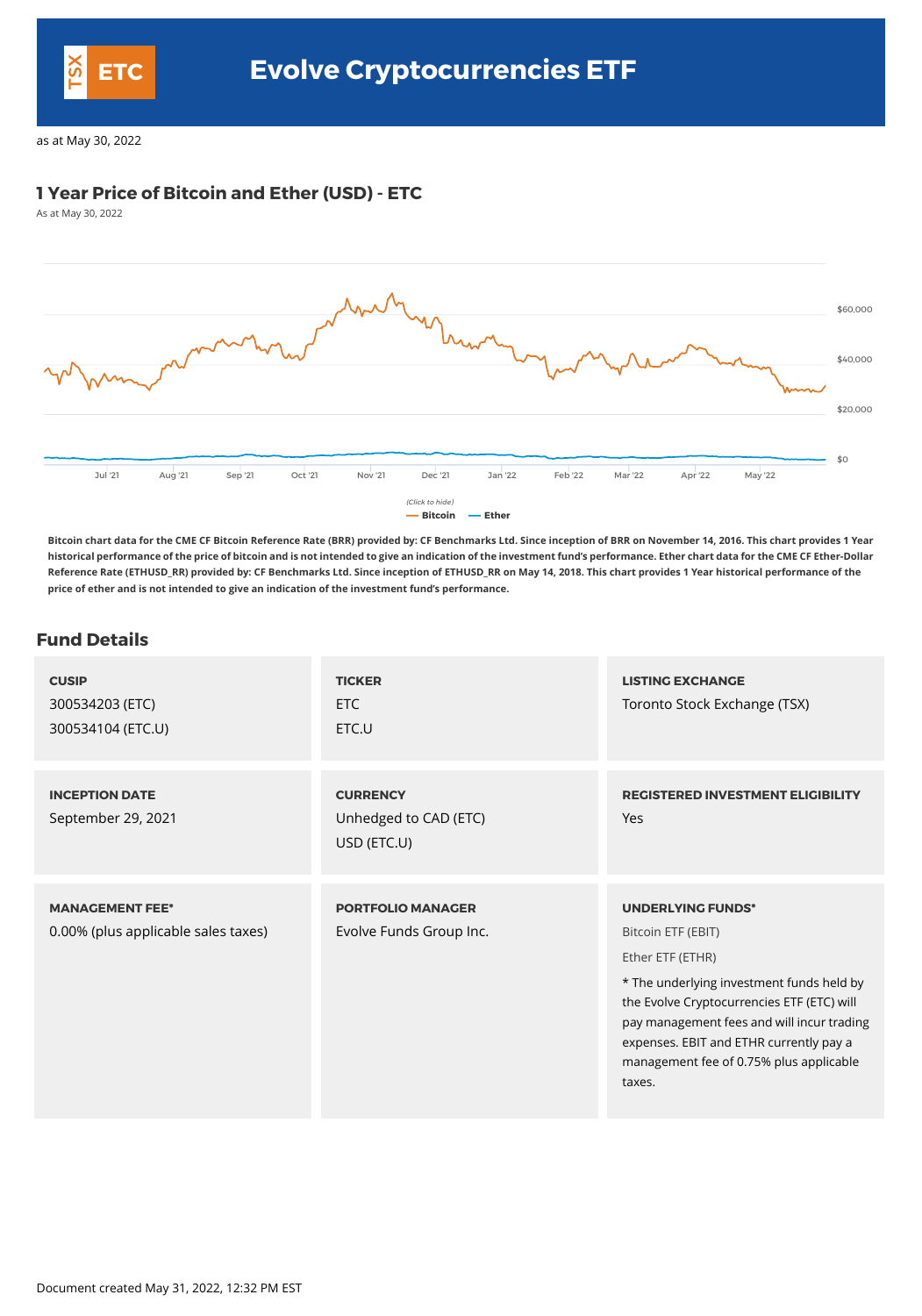# **Top 10 Holdings**

As at May 30, 2022

| <b>NAME</b>        | <b>WEIGHT</b> TICKER |                       | <b>SECTOR</b>  | <b>COUNTRY</b> |
|--------------------|----------------------|-----------------------|----------------|----------------|
| <b>Bitcoin ETF</b> |                      | 71.30% EBIT CN EQUITY | <b>Bitcoin</b> | <b>GLOBAL</b>  |
| Ether ETF          |                      | 28.70% ETHR CN EQUITY | Ethereum       | <b>GLOBAL</b>  |

### **Sector Allocation**

As at May 30, 2022



| <b>NAME</b>    | <b>WEIGHT</b> |  |
|----------------|---------------|--|
| <b>Bitcoin</b> | 71.30%        |  |
| Ethereum       | 28.70%        |  |

Document created May 31, 2022, 12:32 PM EST



as at May 30, 2022